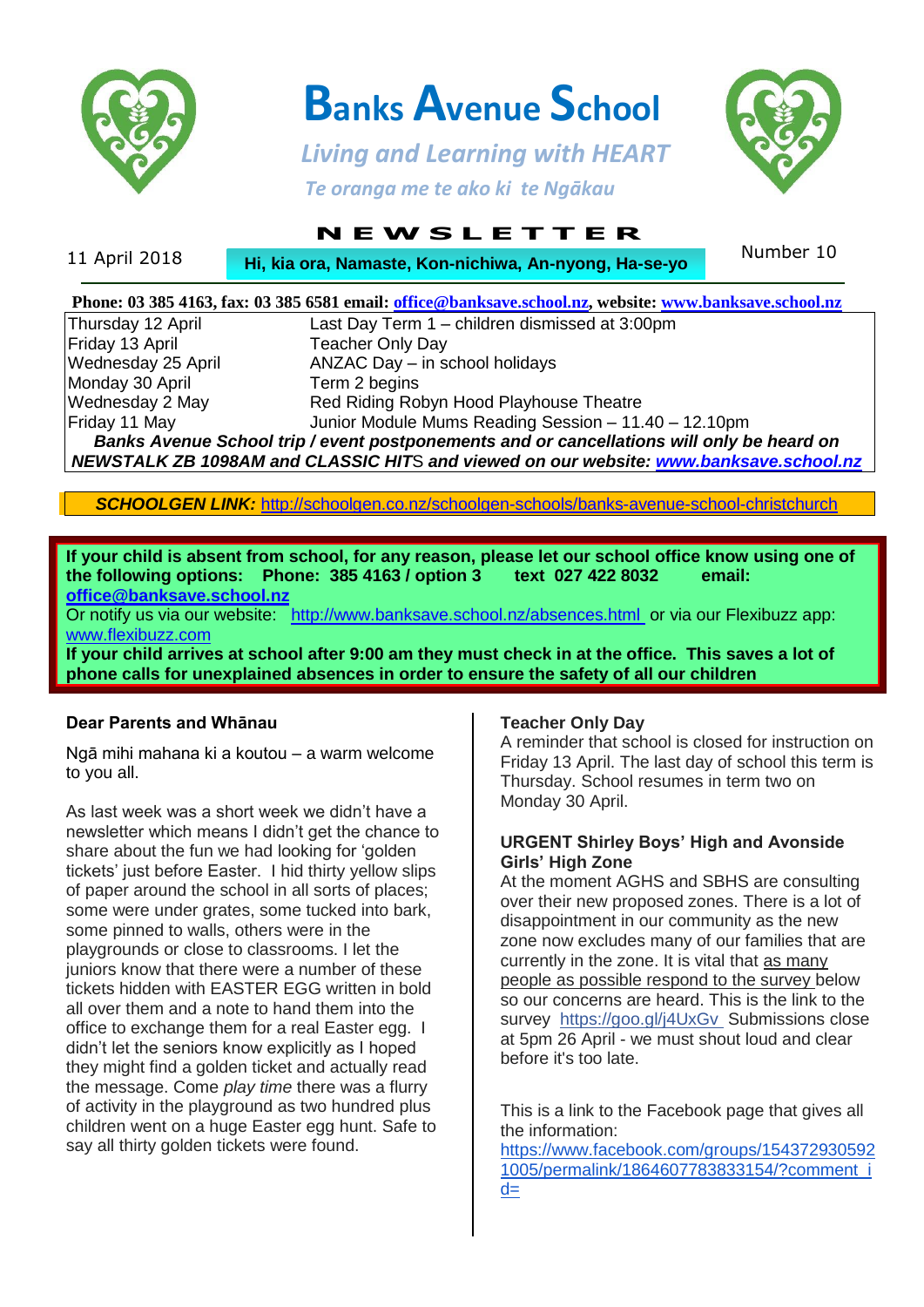A personal opinion of mine is that SBHS and AGHS are special character schools as they are single sex schools. As the only single sex schools on the East of Christchurch they need to be accessible to all families on the East - not just households that are proximal to the schools.

### **Duffy Books**

Yesterday we had our first Duffy assembly of the year. All children got presented with two Duffy books. It is fabulous being a Duffy school!

### **Lunch with Mrs Burnside**

If children earn two or more wristbands the same, e.g., two Respect wristbands then they get to have lunch with the Principal. All of the children below had a *Pizza Lunch* with me today. Well done!

Dudley:Shania, Rylee, Callum, Bella, Tyler, Douglas and Ruby,

Roto: Keevian, Verity, Will, Charlotte B, Lucas, Madison B, Eva J, Aidan C, Leo, Ariana , Aaliyah Harmony, Solomon and Ruby,

### **Winning House**

During the term we track all the HEART tokens that each house has earned and the winning house gets a small treat. This term Red house, Mahuika, were our winning house. All children in Mahuika got a small easteregg.

| <b>House</b>                  | Red<br><b>Mahuika</b> | <b>Blue</b><br><b>Tangaroa</b> | <b>Green</b><br>Papatuanuku | <b>Yellow</b><br><b>Tawhirimatea</b> |
|-------------------------------|-----------------------|--------------------------------|-----------------------------|--------------------------------------|
| <b>HEART</b><br><b>Tokens</b> | 2391                  | 2380                           | 2181                        | 2112                                 |
| <b>Place</b>                  | 1st                   | 2 <sub>nd</sub>                | 3rd                         | 4th                                  |

### **Netball**

Netball season is upon us. This year we have two teams entered in Saturday sport at Hagley Park. We have a Year 6 team playing in the Under 11 competition and a Year 3-4 team playing in the Future Ferns Programme.

The parents who have helped get these going are: Marilyn Stewart and Rachel Campbell, who are managing and coaching the Year 3-4 team. Shelley Tweedie is also the First Aider for this team. Marilyn Stewart and Merodie Wright are also managing and helping Ms Thompson out with the Year 6 team.

A huge thanks to these parents and to Jan for overseeing the programme. Good luck girls!

### **Cross Country**

Due to the weather we postponed our school cross country on Monday. We will reschedule both our junior and our senior cross country for early in Term Two.

### **Celebrating our Successes**

We love hearing about children's successes out of school. If your child has done something we could all celebrate then please share with Colleen in the office [clucas@banksave.school.nz](mailto:clucas@banksave.school.nz)



Lucy and Ruthie proud after completing the McDonalds Junior Duathlon



Mykayla showing off her achievements - Ninja of the Term for karate

### **School Design** - our next steps

Opus have been appointed as our school master planners. As a school we created a design brief two years ago after we visited a number of schools in Melbourne. If you would like a copy of our original design brief email Colleen in the office - she will share it with you. This design brief forms the basis of the master planning stage; during master planning we will look at key elements that we would like considered in our new build e.g.,

- A safe drive in drop off zone, off of the main road.
- A hall with a kitchen which could also be used by the community.
- Teaching pods which will allow teachers to work in teams of two; we are not keen on large open spaces for hundreds of children and several teachers.
- School designed so a sense of community is formed - not one long building.
- Break out spaces which can be easily accessed and used by agencies and community support people.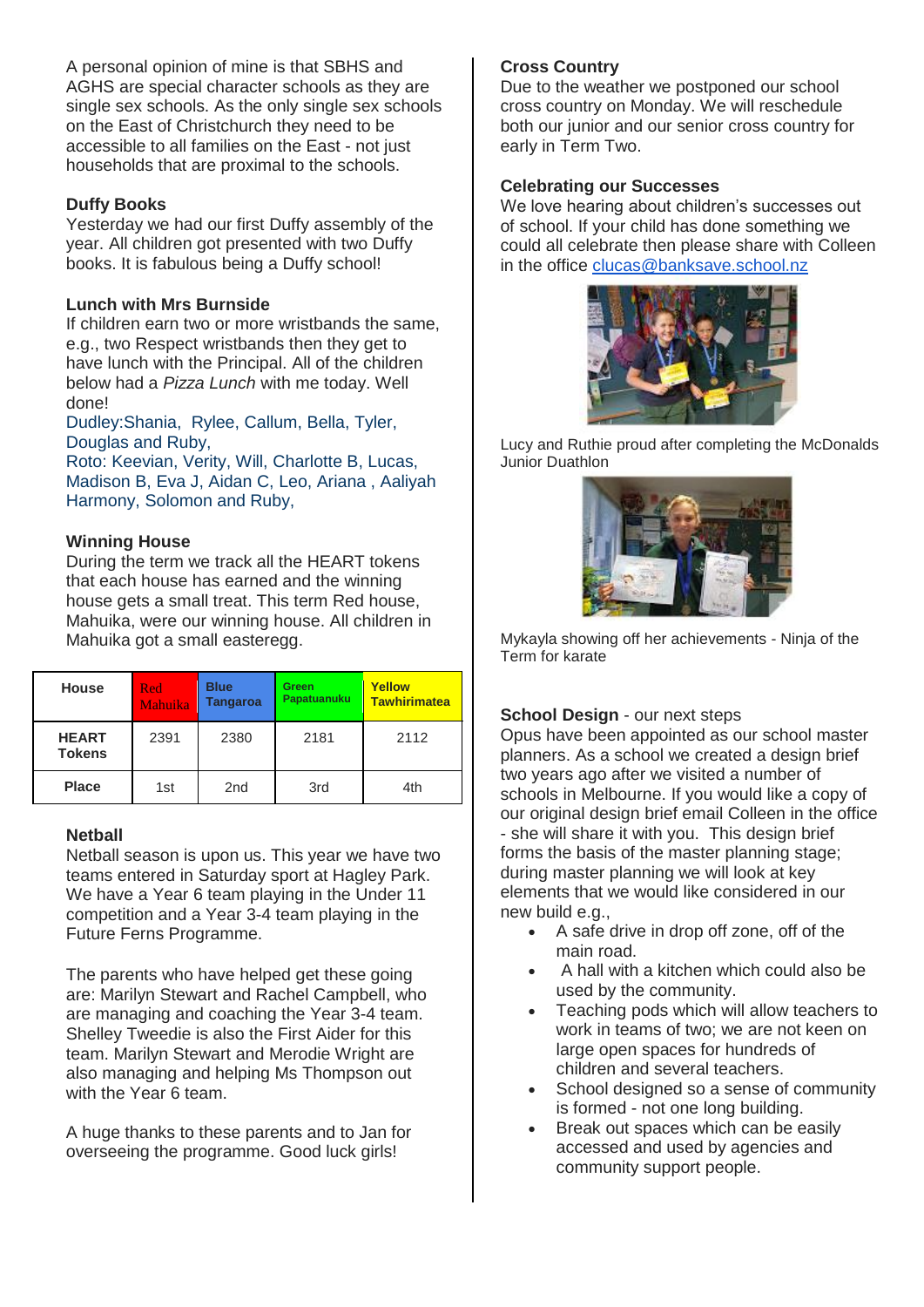- Adequate before school and after school care on site.
- A whānau area where parents will feel welcome and will have the opportunity to mix and mingle with other parents

These are just a few of the things we would like considered. As parents it is vital for you to have an input as well, therefore we are inviting interested parents to our first consultation meeting on Thursday 2 May to consider the above ideas and also to add other ideas to the mix.

### **Visioning - Master Planning Meeting**

Thursday 2 May School Library 6-9 RSVP to Toni by Monday 30 April [tburnside@banksave.school.nz](mailto:tburnside@banksave.school.nz)

*There are limited spaces for this initial session so please RSVP to lock in a spot.*

Once the designers have heard our thoughts they will endeavour to sift through the information we have shared with them and they will develop the initial master plan - this is basically blobs on a map representing key elements of the design.

These are then shared with the community and the next level of the design stage begins where ideas are fine-tuned and concept plans are developed. There will be a larger community meeting at that stage; all parents will be invited to this session.

## **PTA**

Our PTA are a small group of dedicated parents who work tirelessly behind the scenes for the benefit of all children. One of the things they organise twice a year are school discos; our children love these!

In the past we have been fortunate to have an ex parent act as DJ, providing his services for free. He has now resigned so we **are desperately in need of a DJ.**

If you know someone (or if you would like to do it yourself) who would be willing to donate two evenings a year to us to act as our school DJ then please contact Rachel Campbell – 0211183214. Our first disco is Friday 18 May so we would like to organise someone as soon as possible.

# **CULTURAL COMMITTEE**

Kia ora,

I'd like to introduce Tahu Stanley, the newly appointed Kaitoko Mātauranga for Ngāi Tūāhuriri. Tahu is of Ngāi Tūāhuriri descent, and has grown up close to his marae in Tuahiwi. He would love the opportunity to meet with whānau from Banks Avenue School who identify as Ngāi Tahu to let them know about his role and services, and to also let them know about the amazing opportunities Ngāi Tahu have for them. To see Tahus flyer go to

[file:///Users/hstowers/Downloads/Tahu%20Stanle](file://///Users/hstowers/Downloads/Tahu%20Stanley%20-%20Kaitoko%20Profile%20(1).pdf) [y%20-%20Kaitoko%20Profile%20\(1\).pdf](file://///Users/hstowers/Downloads/Tahu%20Stanley%20-%20Kaitoko%20Profile%20(1).pdf)

You can contact Tahu at [Tahu.Stanley@ngaitahu.iwi.nz.](mailto:Tahu.Stanley@ngaitahu.iwi.nz) **Thanks** Helen Stowers Cultural Committee

### **STUDENT WELLBEING TEAM**

Hi from the Student Wellbeing Team. We will be telling you about the **Health Promoting Schools Forum** which we went to. It is all about looking at the presentations from all the other schools and learning from them. We were really engaged in the presentations and especially the Sun Smart presentation by the Cancer Society. One of the schools showed us how sleep is very important for your brain to work and to help your physical activity. We learnt about healthy eating and we played games where we had to show togetherness.

Our presentation was about our community and what is a community. We had photos and a video of how we work with the community at Banks Avenue School.

We are looking forward to the next forum and learning more.

*By Hayley Atkinson, Caitlin McTurk and Ruthie Brown*.

### **HELL PIZZA READING CHALLENGE**

We will be participating in the Hell Pizza Reading Challenge which is held in conjunction with the 2018 New Zealand Book Awards for Children and Young Adults. Flyer coming home today.